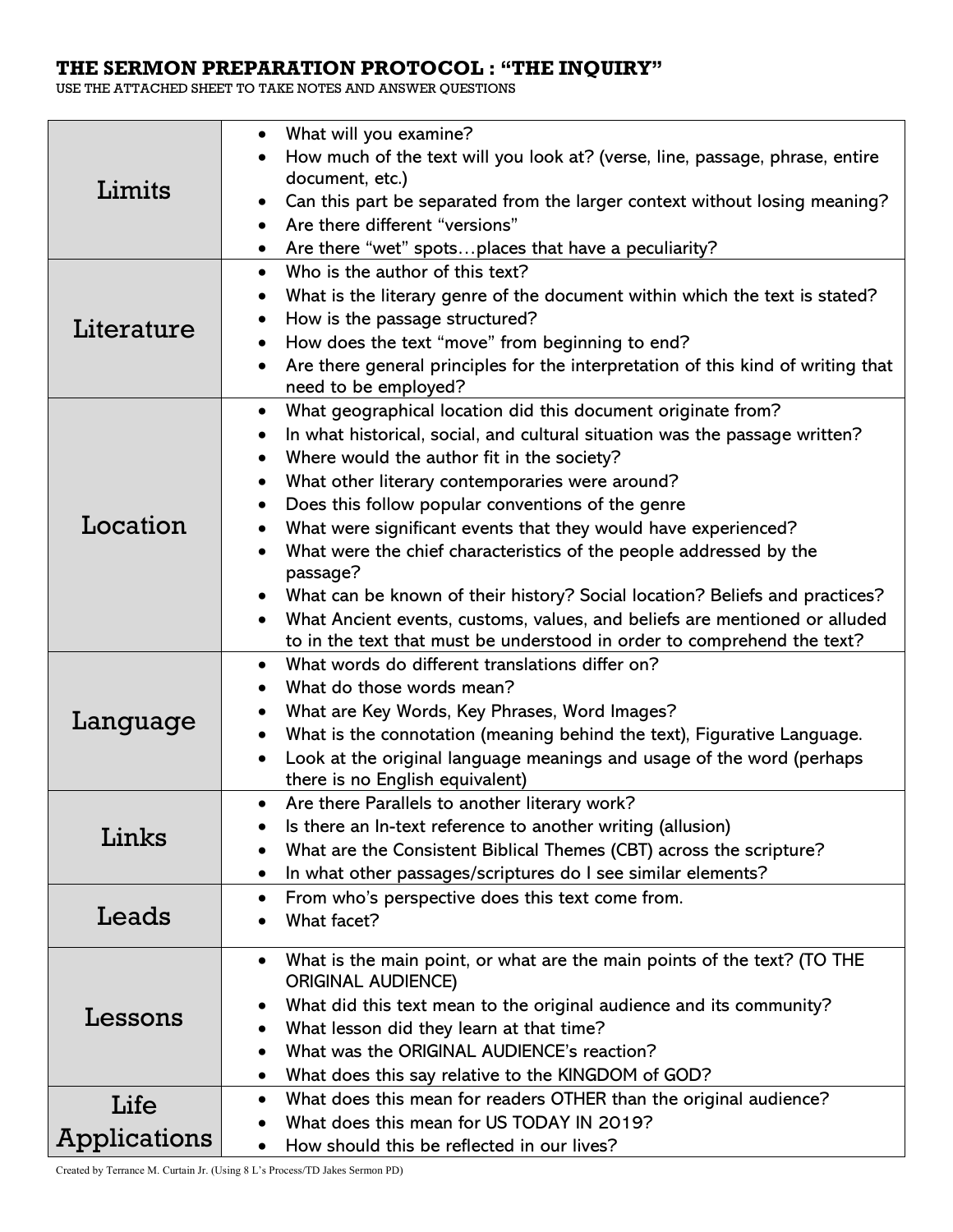# **THE SERMON PREPARATION PROTOCOL "THE INVESTIGATION"**

|                                                            | <b>Main Text</b> |                       |
|------------------------------------------------------------|------------------|-----------------------|
| <b>Limits</b>                                              | Passage          |                       |
| <b>Literature</b>                                          |                  |                       |
| Location<br>(physical<br>and social)                       | Physical         | <b>Social Climate</b> |
| <b>Language</b>                                            |                  |                       |
| Links                                                      |                  |                       |
| <b>Leads</b>                                               |                  |                       |
| <b>Lessons</b><br>(learned by<br>the original<br>audience) |                  |                       |
| Life<br><b>Application</b><br>(what can<br>we learn)       |                  |                       |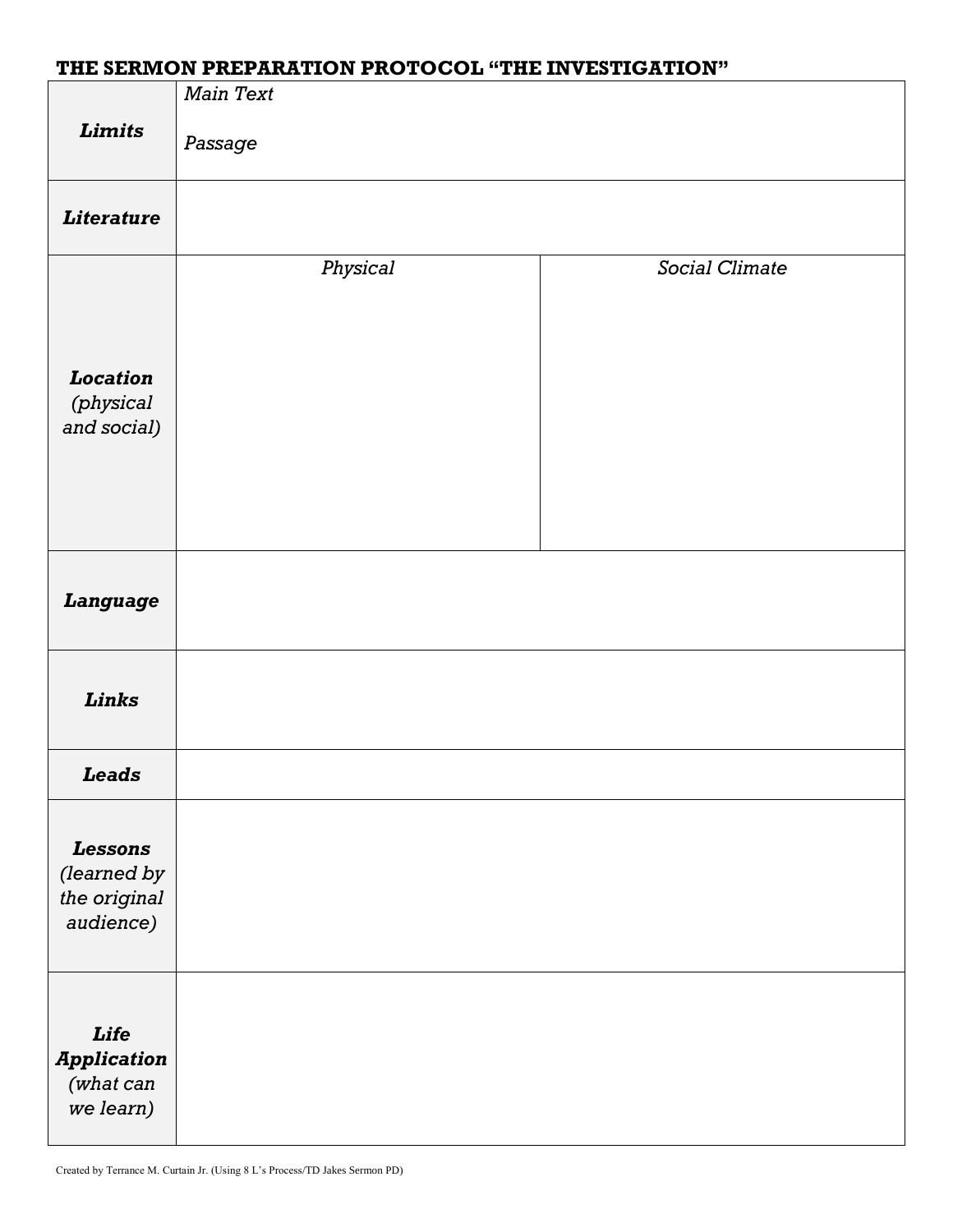# **THE SERMON PREPARATION PROTOCOL "THE ARGUMENT" Shape Your Argument (PICK ONE) –**

#### ❖ *A Priori*

- o *(CAUSE TO EFFECT) "IF YOU DO THIS…THIS WILL HAPPEN*
- o *This form of argument moves from a cause to an effect and is intended to suggest that our actions have immediate consequences; "If you confess with your mouth……Romans 10: 8-9 or "The wages of sin is death…Romans 6:23.*

#### ❖ *A Posteriori*

- o *(EFFECT TO CAUSE) "THIS WILL HAPPEN…IF YOU DO THIS."*
- o *This form of arguments starts with the "is" and works back to the "why" and the "when." Romans 10: 13-17 is a good example of this form. All of the how and why questions of faith can be addressed through this approach.*

#### ❖ *Reduction to the Absurd*

o *This approach makes its point by reducing the opposing argument to something that becomes laughable. It points out the absolute folly and absurdity of the point of view with which it is contending. Elijah on Mt. Carmel against the priests of Baal in I Kings 18:17-40 or Paul at Mar's Hill in Athens in Acts 17 are examples of this argument.*

#### ❖ *Refutation by Confrontation -*

o *This form of argument is employed when the preacher wants to directly confront false doctrine or inappropriate conduct. Paul did this in I Corinthians 15 around the issue of the resurrection.*

### **Sermon Outcomes (PICK ONE) –**

- *Kindle the mind think or reconsider*
- *Energize the will motivate toward action*
- *Disturb the conscience seek repentance or a dramatic change in conduct or attitude.*
- *Stir the heart provide reasons to rejoice even when it may seem as if there are no reasons.*

| Average Length of Service / Anticipated Length of Sermon |                |          |                      |        |  |  |
|----------------------------------------------------------|----------------|----------|----------------------|--------|--|--|
| <b>Denominational Worship Style</b>                      |                |          |                      |        |  |  |
| <b>Socio-Political Perspective</b>                       |                |          |                      |        |  |  |
| <b>Audience</b>                                          | <b>Seekers</b> | Seasoned | <b>Disconnected</b>  | Hybrid |  |  |
| Use of Anecdotes (stories) -                             |                |          |                      |        |  |  |
| <b>Use of Songs</b>                                      |                |          | <b>Use of Props-</b> |        |  |  |
| Call to Christ (Altar Call) -                            |                |          |                      |        |  |  |
| C.L.O.T.S. Christ's Love Outshines This Situation        |                |          |                      |        |  |  |
| <b>Sermon Titles</b>                                     |                |          |                      |        |  |  |